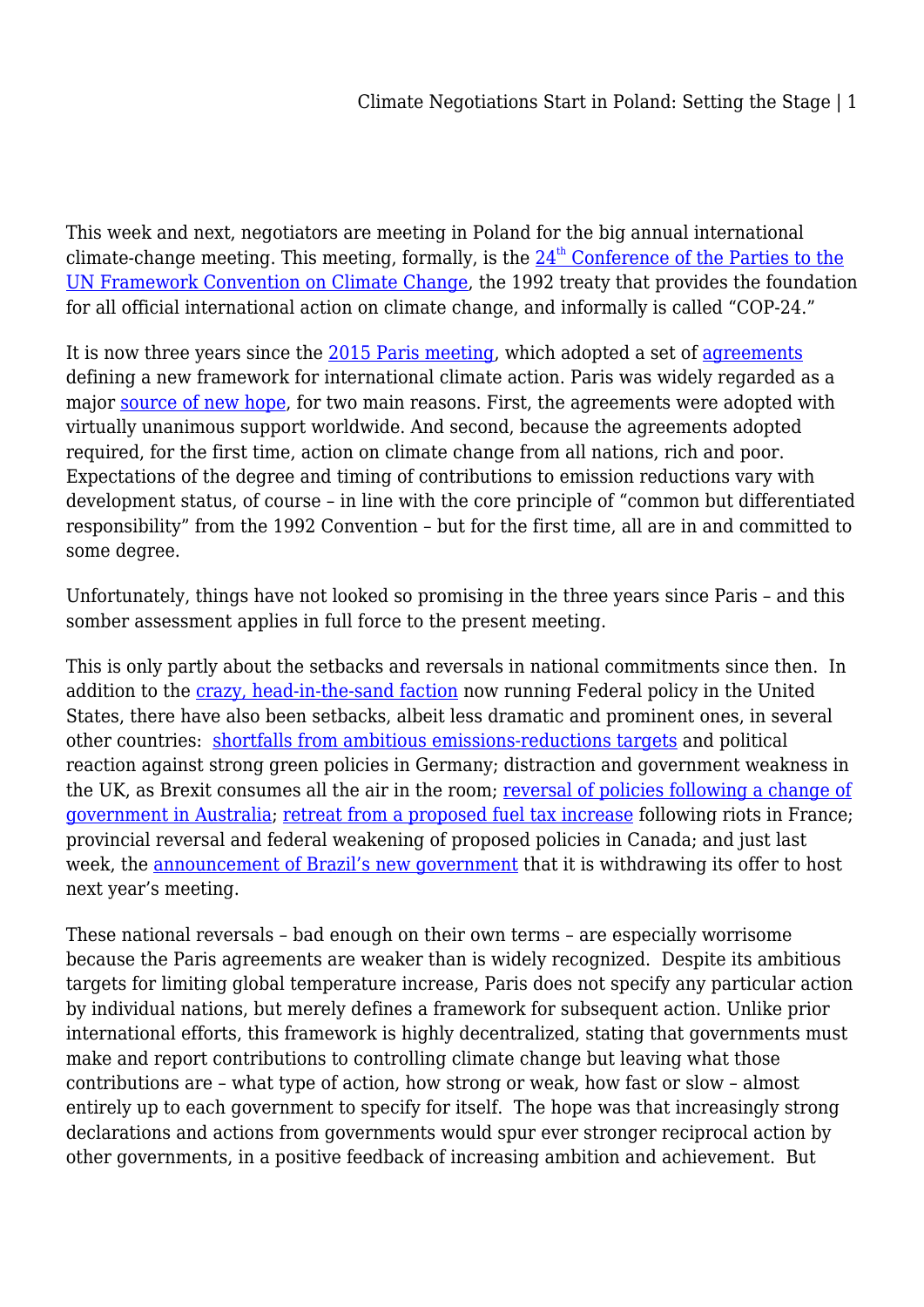realizing this hope, even more than in other international agreements, relies heavily on sustained leadership from national governments in major economies.

What's more, negotiations since Paris have not only failed to achieve further progress, but have in some respects seen the re-emergence of a few large-scale political conflicts that the seeming harmony of Paris papered over. The big ones, all linked to each other, are expectations for emissions cuts, the extent and form of "differentiation," and the role of finance in climate commitments.

On obligations to cut emissions, the initial 1992 [Framework Convention](https://unfccc.int/process#:d8f74df9-0dbd-4932-bf3c-d8a37f8de70e) set up a binary distinction between two lists of countries, one of industrialized countries who had emissions-cutting obligations and one of developing countries who did not. This clumsy twoway division of the world, into "have-to's" and "don't-have-to's" was repeated in the 1997 Kyoto Protocol, but has become increasingly anachronistic as countries have developed at widely differing rates. Paris dropped this binary distinction, but did so by letting each country choose its own level and form of emissions cuts, but the resultant voluntary pledges are not nearly strong enough to achieve the Paris global temperature targets. As the urgent need for steep emissions cuts becomes clearer and clearer, the old hard questions of who should do how much are being forcefully re-asserted. Everyone accepts differentiated commitments, meaning that rich countries have to cut more and sooner than poorer ones, but there are sharp disagreements over how much more, how soon, and also over the obligations of the rapidly developing, emerging economies such as China.

The fights over differentiation of commitments also extend to the implementation and procedures of the agreement: how emissions are counted, how to describe what is expected of each country, what procedures apply for monitoring, reporting, and verification, how are national actions and progress subjected to international scrutiny, and so on. There have long been divides on these matters parallel to those on emissions cuts: the same rules procedures for all countries, or more lenient, flexible, and cheaper ones for developing countries. Paris came very close to establishing a set of common procedures for all, but there is now strong pressure to re-impose differentiation on these matters as well.

In particular, one prominent group, the "Like-minded developing countries" or LMDCs, is pressing to restore the anachronistic binary divisions of the 1992 Convention, with weaker oversight and procedures for all developing countries. This powerful group of about 25 countries can be usefully thought of as including two groups: major emerging economies whose serious participation is essential for meaningful global progress on emissions, who will be first in line for stronger expectations if they get separated from the poorer, loweremitting developing countries (e.g., China, India, Indonesia, Malaysia); and countries who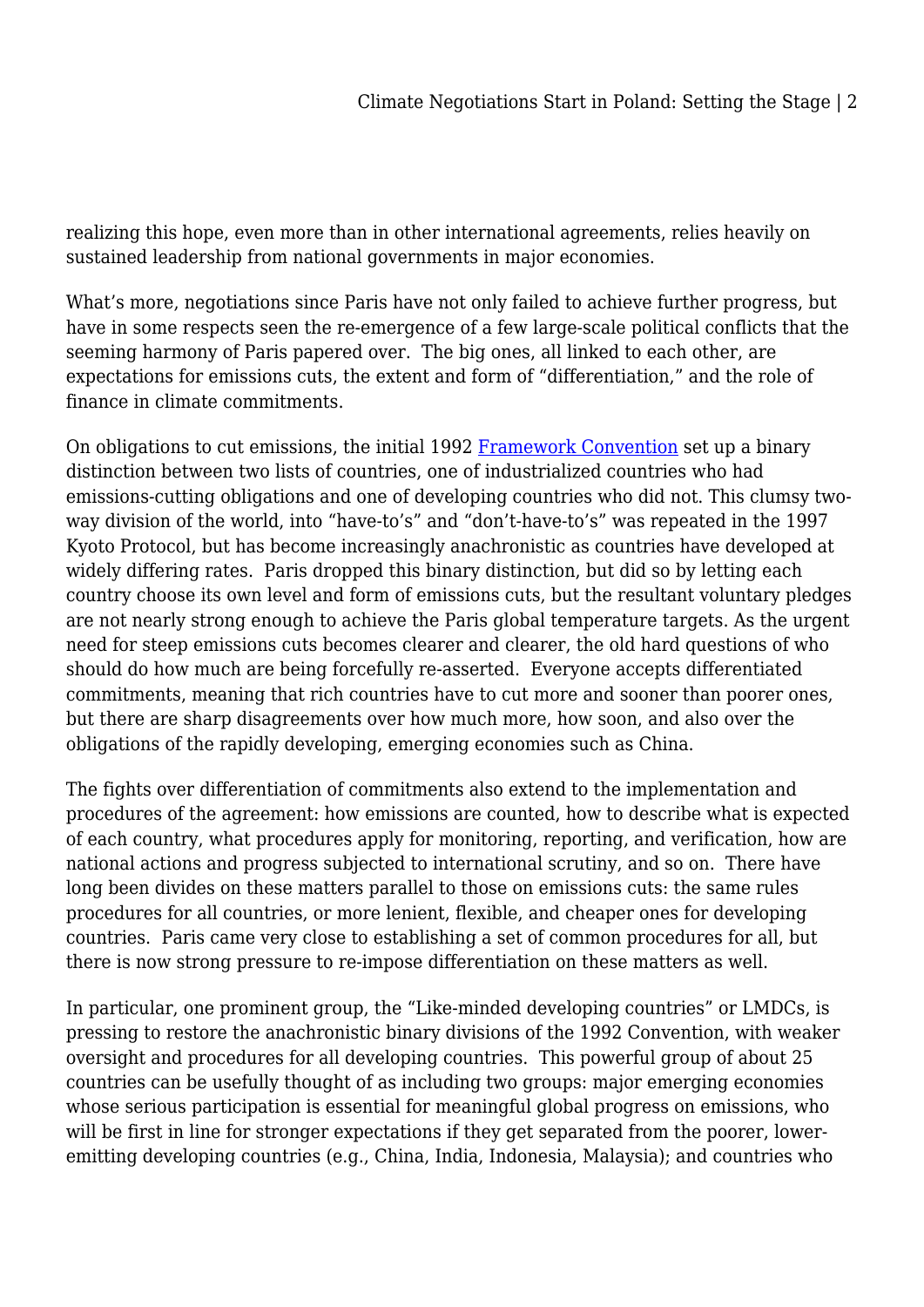have mainly acted to block progress, either because they are oil exporters whose economies would be harmed by serious mitigation (e.g., Saudi Arabia, Venezuela, Iran, Iraq, Kuwait) or because – for lack of a better explanation – they like poking a stick in the eye of the naively globalist, save-the-world ambitions of the North (e.g., Nicaragua, Bolivia, Venezuela, Cuba). Brazil, a middle-income developing country that has long positioned itself as constructively engaged in limiting climate change, has not been a member of this group. Here's a prediction: At this meeting, the new government of Brazil will either announce its intention to withdraw from the Paris agreement, or will join the LMDC group.

Finally, finance: It is long agreed in principle that the industrialized countries should contribute financial assistance for developing countries' climate responses, both mitigation and adaptation. But the details are perennially contested. How much money, from whom, under whose control? Private investment flows, public development assistance, or some mix? Grant, loan, or some combination? For what purposes, and under whose control? Roughly speaking, the industrialized country payers prefer to pay less, rely more on private capital flows and loans, keep more control, and mainly fund emissions cuts. The developing country recipients prefer to receive more, of which more is ODA and grants, with more control in their hands, to fund both mitigation and adaptation with an emphasis on adaptation. The fights over finance are long-standing: many representatives of industrialized countries think they are just buying mitigation and the developing countries are holding the world for ransom while we all burn; many representatives of developing countries think financial payments are in part compensation for past industrialized-country contributions to climate change, that the funds are theirs to allocate according to their highest development priorities, and that the industrialized countries have repeatedly broken prior promises.

Against this somber background, what are the negotiators in Poland actually doing? Mainly, they are aiming to complete negotiation of the ["Paris Rulebook"](https://www.wri.org/blog/2018/11/cop24-poland-negotiators-must-lay-down-ground-rules-paris-agreement) - the rules, procedures, and requirements to make the Paris agreements concrete and operational: how are emissions measured, what do nations report and how, what are the expectations for continuing increase in the ambition of national actions, how do the international review processes work, what are the provisions for climate finance (especially post-2025, for which no numerical targets have yet been agreed), and what is the relationship of finance to the rest of the agreement? This meeting is the deadline for completing the rulebook, but progress has been slow and uneven. As of the last negotiating session before this meeting, the draft negotiating text was 307 pages long, with thousands of bracketed passages denoting unresolved disagreements. Finalizing this will be a huge, hard job, made harder by the major points of disagreement, as noted above, that are playing out by proxy in negotiations over specific language at various points in the draft rulebook. The co-chairs of negotiating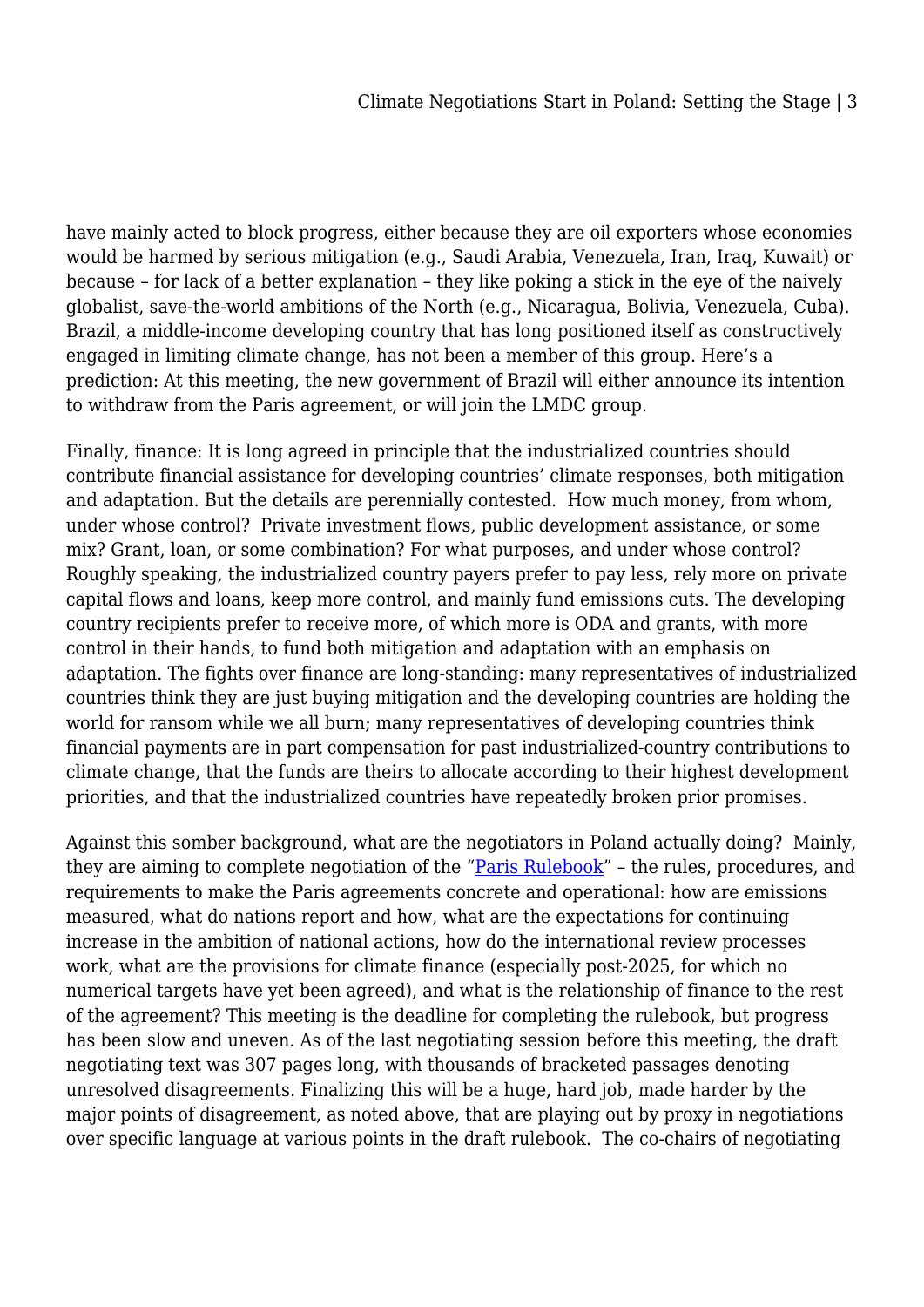groups did yeoman's work in structuring and simplifying the text after the last meeting, identifying major alternatives on multiple key points and going some distance toward having a clear agenda for negotiations at this meeting. They might make it, but it will be a heavy lift for just two weeks work.

While some critics of the process are tossing around "deck chairs on the Titanic" analogies, that is not quite correct, or fair. The work of the Paris rulebook is important. The negotiations are detailed, meticulous, and heavy on procedure – but this work is essential if the Paris agreement is going to have any operational significance in guiding and motivating stronger action. This work has to be done, and done well.

But the fact that this work is only now being done does represent a discouraging state of affairs relative to gravity and growing urgency of the climate problem. National commitments made at and since Paris fall far short of what is needed to meet the Paris temperature targets. In this regard, the elephant in the room – or more aptly, one of the several elephants in the room – is the [September report from the Inter-governmental Panel](https://www.ipcc.ch/sr15/) [on Climate Change \(IPCC\) on the implications of the Paris 1.5°C temperature target](https://www.ipcc.ch/sr15/). Despite intensive efforts to shape a positive message, the upshot of this report is two-fold: first, climate-change impacts are likely to be worse than previously projected, to 2°C no longer looks "safe" and even 1.5°C is not free from risk of serious disruptions; and second, current efforts and commitments fall far short of meeting either of these. Current policies are on track toward heating of 3.1 to 3.7°C by 2100, current pledges not yet enacted in policy toward 2.6 to 3.2°C. Current pledges, if fully realized, would hold global emissions roughly constant through 2030, when to be on track to achieving 2°C they need to drop at least 30% by that year, or 45% to be on track to 1.5°C.

The only place at the meeting where this stark reality is on the agenda is at the "[Talanoa](https://unfccc.int/news/un-opens-talanoa-dialogue-portal-aiming-for-higher-climate-ambition) [dialogue,](https://unfccc.int/news/un-opens-talanoa-dialogue-portal-aiming-for-higher-climate-ambition)" an informal consultation planned in Paris as an early, interim assessment of collective progress toward the Paris targets. Initially called a "consultative dialog" in Paris, this process was re-titled under last year's Fijian presidency, with the name of a traditional Fijian consultative process intended to be "inclusive, participatory, and transparent." This dialog will of course be a vehicle for lamentations over how far short collective efforts are falling. It will probably, hopefully, also be a vehicle for new announcements of stronger measures and policies by individual governments. But it will have no concrete implications for the actual institutional mechanisms being set up to implement Paris unless the output of this dialog is brought forward to the formal negotiations, in the form of concrete proposals for decisions of the parties, ideally decisions that represent some significant strengthening of ambition, policies, or supporting processes. As of the first day of meetings, there was no sign output of this other than environmental groups calling for it – but it could still happen.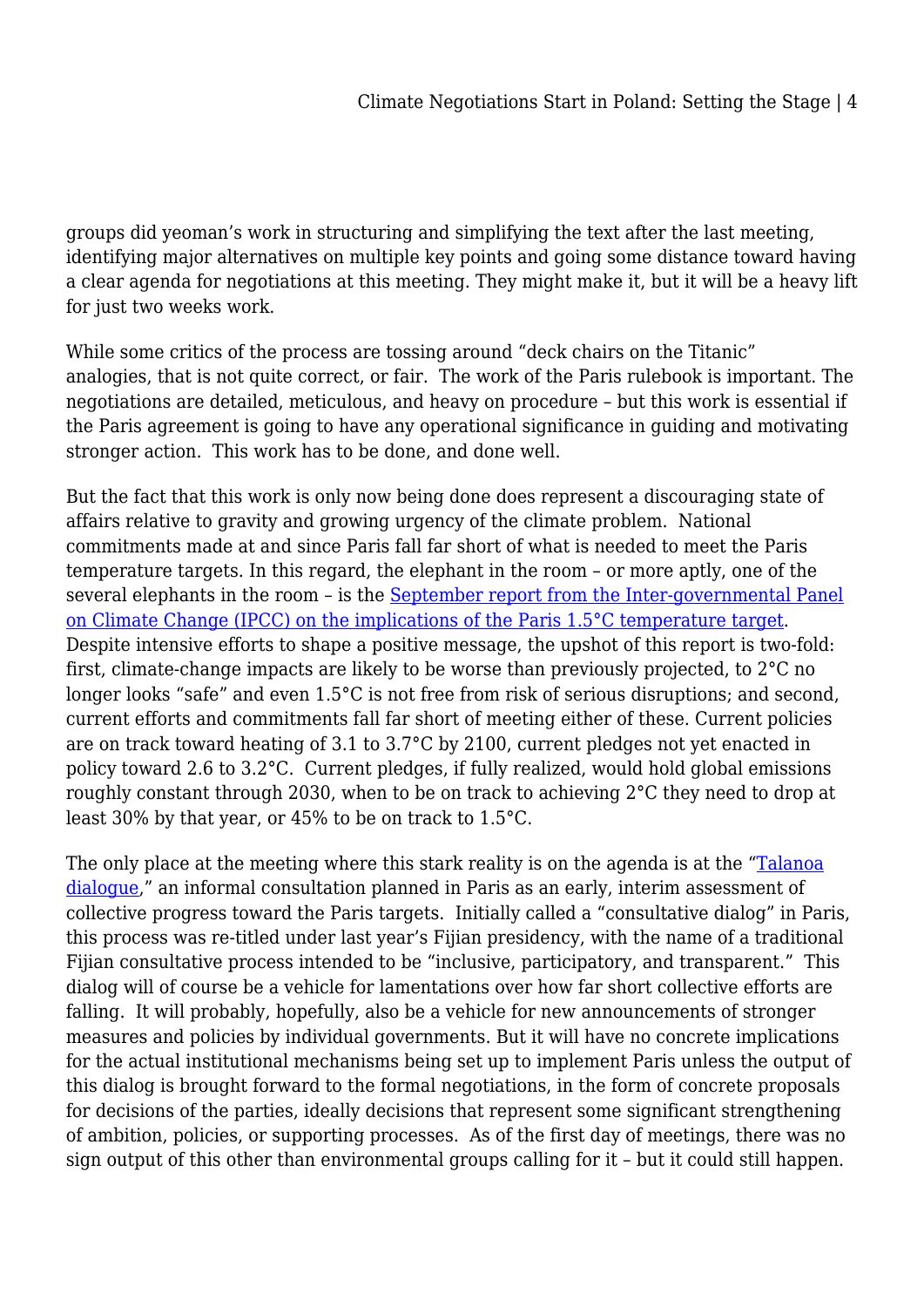Finally, I can't fail to note the multi-level irony of the location of this year's meeting, both in Poland and in Katowice. Poland is the EU's largest coal producer and second-largest coal consumer (second after … wait for it … Germany!) Poland is also the consistently strongest opponent of ambitious EU climate action. Silesia, the region around Katowice, is the main coal-mining area of Poland. The Polish government has in the past year announced one large new coal-fired generating station and several new mines, as part of a ["lignite strategy"](https://www.spglobal.com/platts/en/market-insights/latest-news/coal/060518-poland-approves-lignite-strategy) to replace declining currently exploited deposits. Giving a reluctant participant in climate action the opportunity to host a climate meeting is a two-edged sword. On the plus side, it is possible that the spotlight, and the desire for a successful outcome, can move the host country to a little more constructive and leading engagement than otherwise, while also allowing them the opportunity to focus on the issues of greatest concern to them. On the other side, the decision also gives the host the opportunity to use their control over the venue and proceedings to slow-walk or distract.

The early signs of the Polish government's engagement in the meetings are not promising. The President used his opening remarks to state his continuing commitment to coal, albeit at gradually declining levels. The private sponsors of the conference include coal companies, and there are [decorative installations of coal](https://twitter.com/jellsmoor/status/1069486894923304960/photo/1?ref_src=twsrc%5Etfw%7Ctwcamp%5Etweetembed%7Ctwterm%5E1069486894923304960&ref_url=http%3A%2F%2Ffortune.com%2F2018%2F12%2F03%2Fclimate-change-conference-poland-coal%2F) around the conference facility. The president has stated that his priorities for the meeting are to negotiate three new political declarations, on forests, electric vehicles, and a "just transition" – the latter of these meaning commitments regarding transition assistance, re-training, and other measures to soften the harm that aggressive emissions controls – if ever achieved – would impose on coal miners and others whose livelihoods depend on fossil-fuel production. This is certainly a worth and important goal, perhaps even an initiative that could ease the present blockage on serious action. But it may also be a distractions, perhaps even (depending on the details) an additional source of blockage. And it's not that the negotiators don't already have too much to do.

So the cognitive dissonance is screaming. It [goes to eleven](https://www.youtube.com/watch?v=hW008FcKr3Q). The only thing that could make it louder – can it go to twelve? – will be the [US side event](https://www.forbes.com/sites/dipkabhambhani/2018/12/03/trump-administration-to-double-down-on-coal-in-katowice-says-energy-access-requires-fossil-fuels/#2f53d61e5542), now planned for next Monday, to remind people how wonderful fossil fuels are, how the world's economy depends on them, and how they have contributed to raising living standards worldwide, especially in the present rich industrialized countries. This would reprise a [similar event](https://www.nytimes.com/2017/11/13/climate/climate-coal-united-nations-bonn.html) the US put on at least year's meeting in Bonn. These claims are of course all true historically – but given the central role of fossil fuels driving climate change, they are no longer true looking forward.

So … here are my predictions for this meeting. Delegates will make substantial but not total progress on negotiating the rule book – enough progress for a face-saving declaration that the meeting was a success. They will defer the hardest substantive issues embedded in the